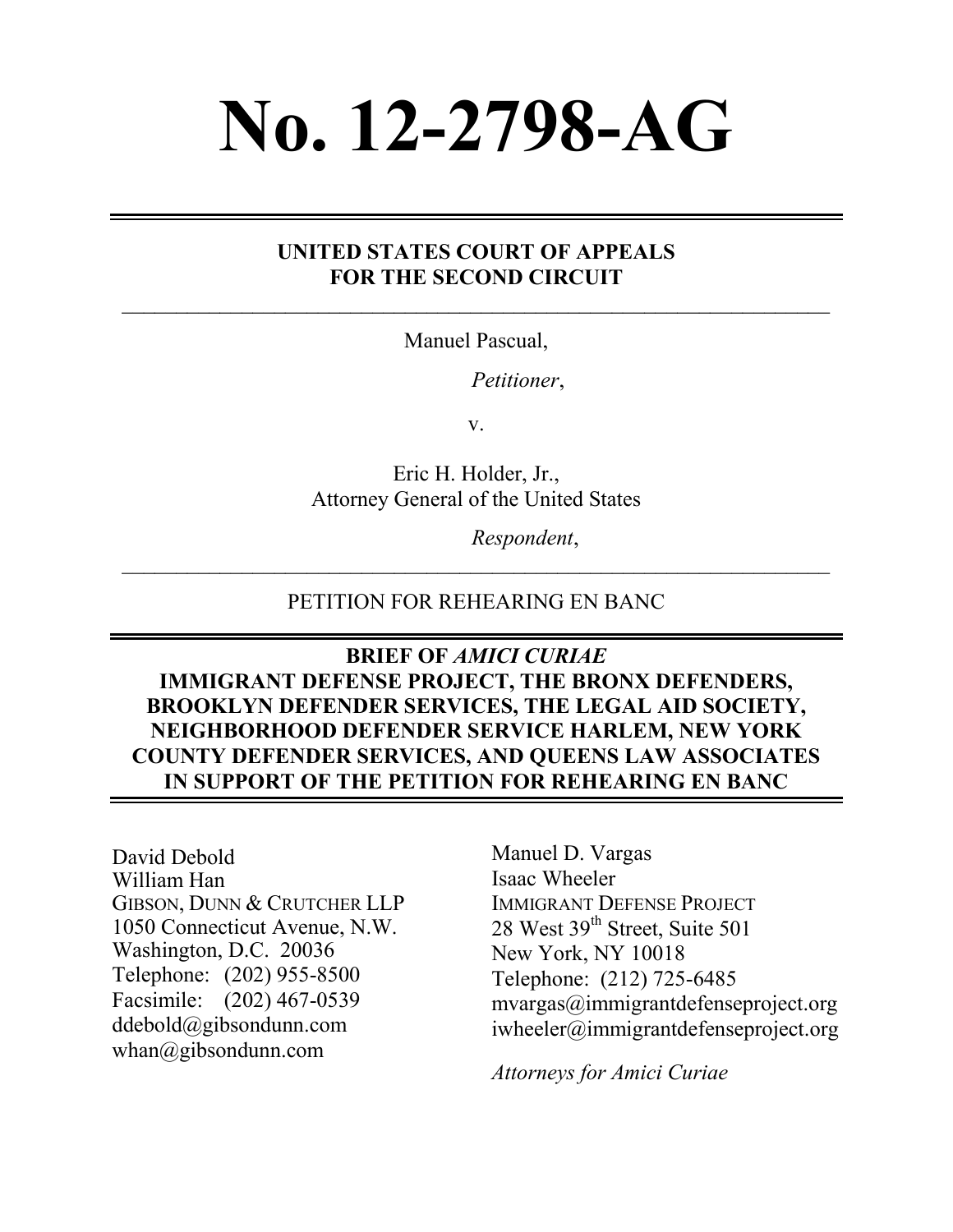# **TABLE OF CONTENTS**

<span id="page-1-0"></span>

|     | STATEMENT OF IDENTITY OF AMICI CURIAE, INTEREST IN                                                                    |  |
|-----|-----------------------------------------------------------------------------------------------------------------------|--|
|     |                                                                                                                       |  |
|     |                                                                                                                       |  |
| L   | The Second Panel Decision Conflicts with This Circuit's                                                               |  |
| II. | Treating Mere "Offers" to Sell as Aggravated Felonies<br><b>Would Foreclose Discretionary Relief For Thousands of</b> |  |
| Ш.  | <b>Pascual Would Discourage Immigrants From Entering</b><br>Guilty Pleas, Thus Placing a Substantial Burden on State  |  |
| IV. | <b>Pascual Likely Would Dramatically Increase the</b><br>Sentences of Many Federal Defendants Contrary to             |  |
|     |                                                                                                                       |  |
|     |                                                                                                                       |  |
|     |                                                                                                                       |  |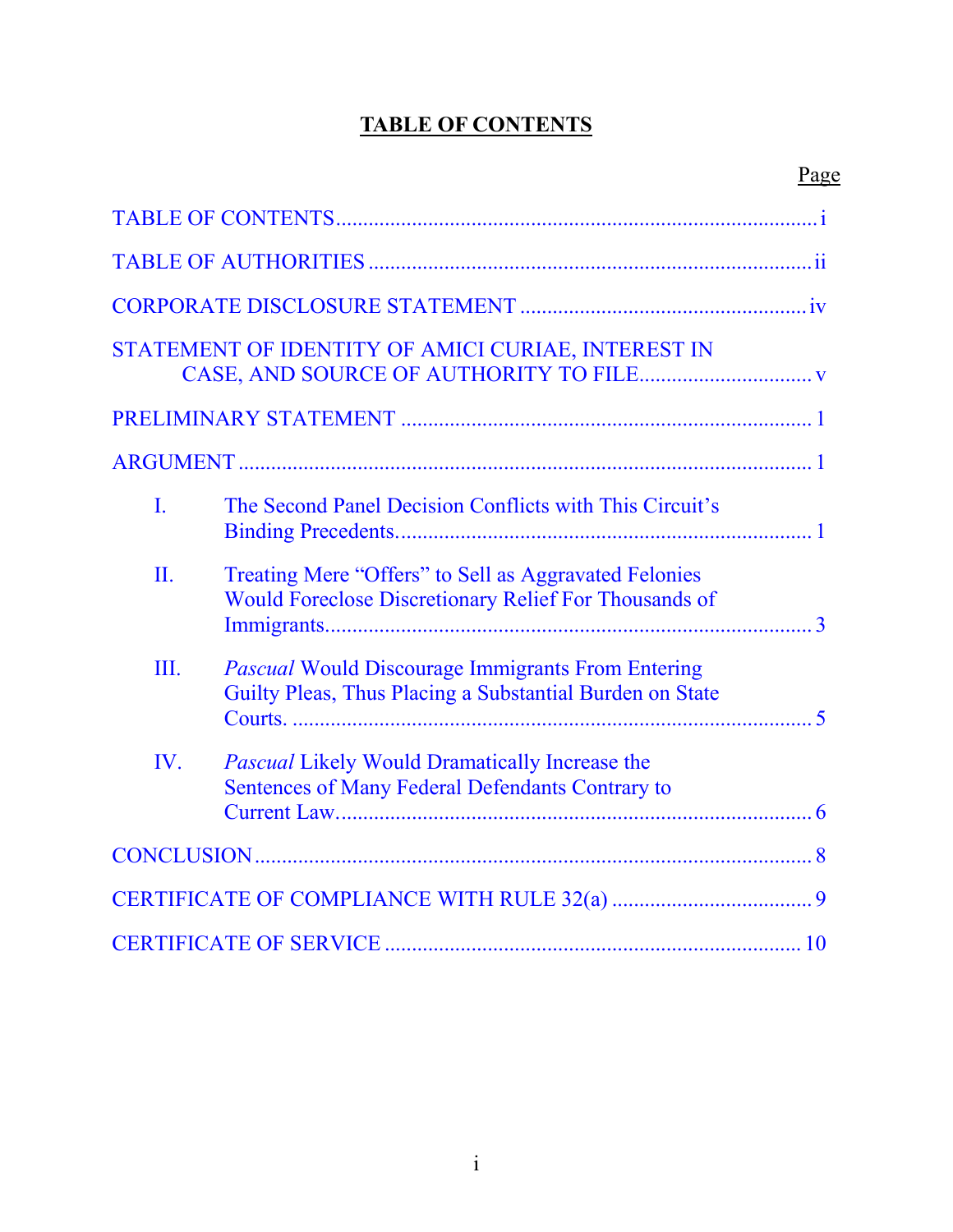# **TABLE OF AUTHORITIES**

## **Cases**

<span id="page-2-0"></span>

| INS v. St. Cyr,              |  |
|------------------------------|--|
| Moncrieffe v. Holder,        |  |
| Padilla v. Kentucky,         |  |
| Pascual v. Holder,           |  |
| Santobello v. New York,      |  |
| United States v. Delvecchio, |  |
| United States v. Evans,      |  |
| United States v. Manley,     |  |

## **Federal Statutes**

## **State Statutes**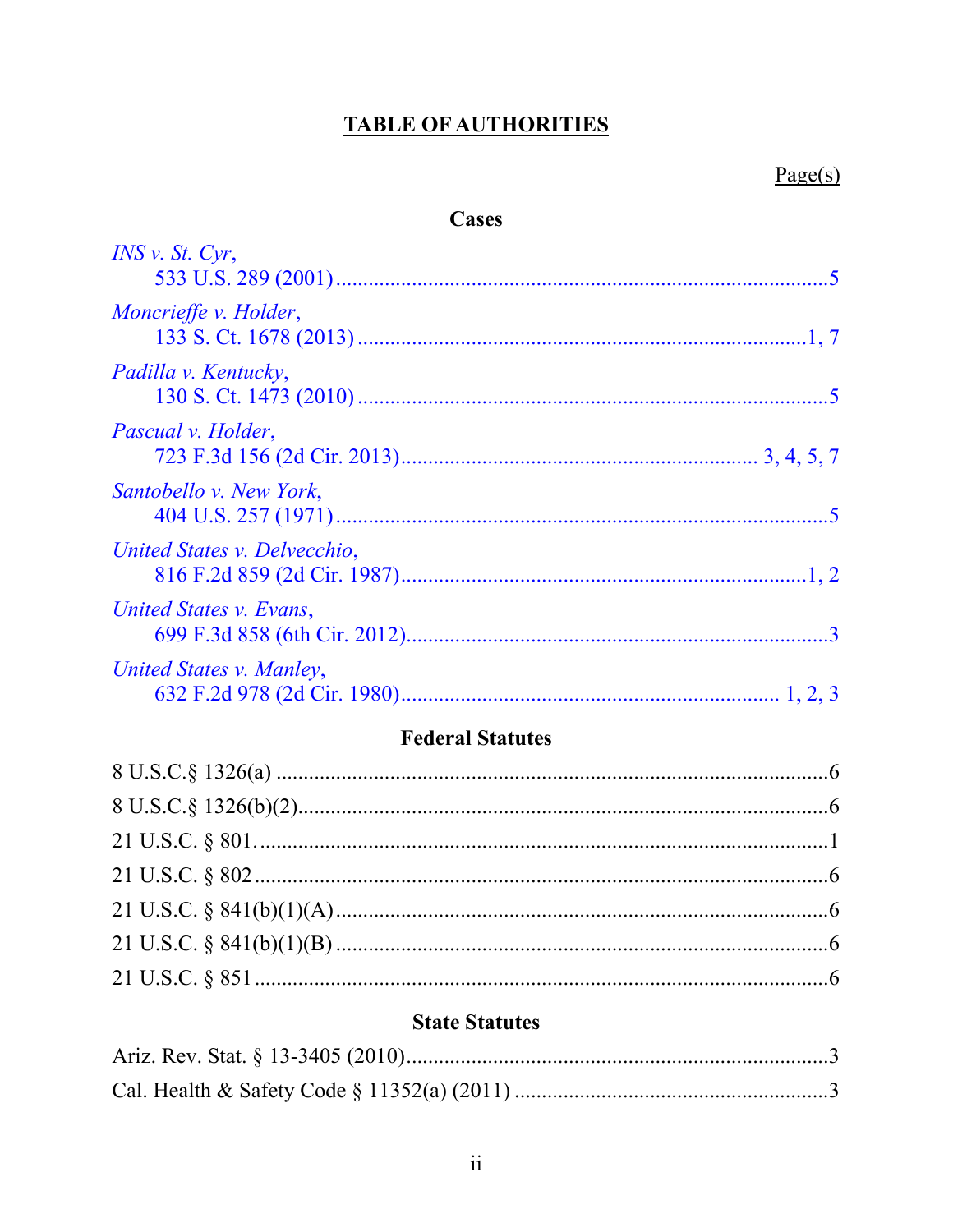# **Rules and Sentencing Guidelines**

## **Other Authorities**

| <i>Plea Bargaining Research Summary</i> , Bureau of Justice Assistance, |  |
|-------------------------------------------------------------------------|--|
| U.S. Dep't of Justice, <i>available at</i>                              |  |
| https://www.bja.gov/Publications/PleaBargainingResearchSumm             |  |
|                                                                         |  |
| Sarah French Russell, Rethinking Recidivist Enhancements: The Role      |  |
| of Prior Drug Convictions in Federal Sentencing,                        |  |
|                                                                         |  |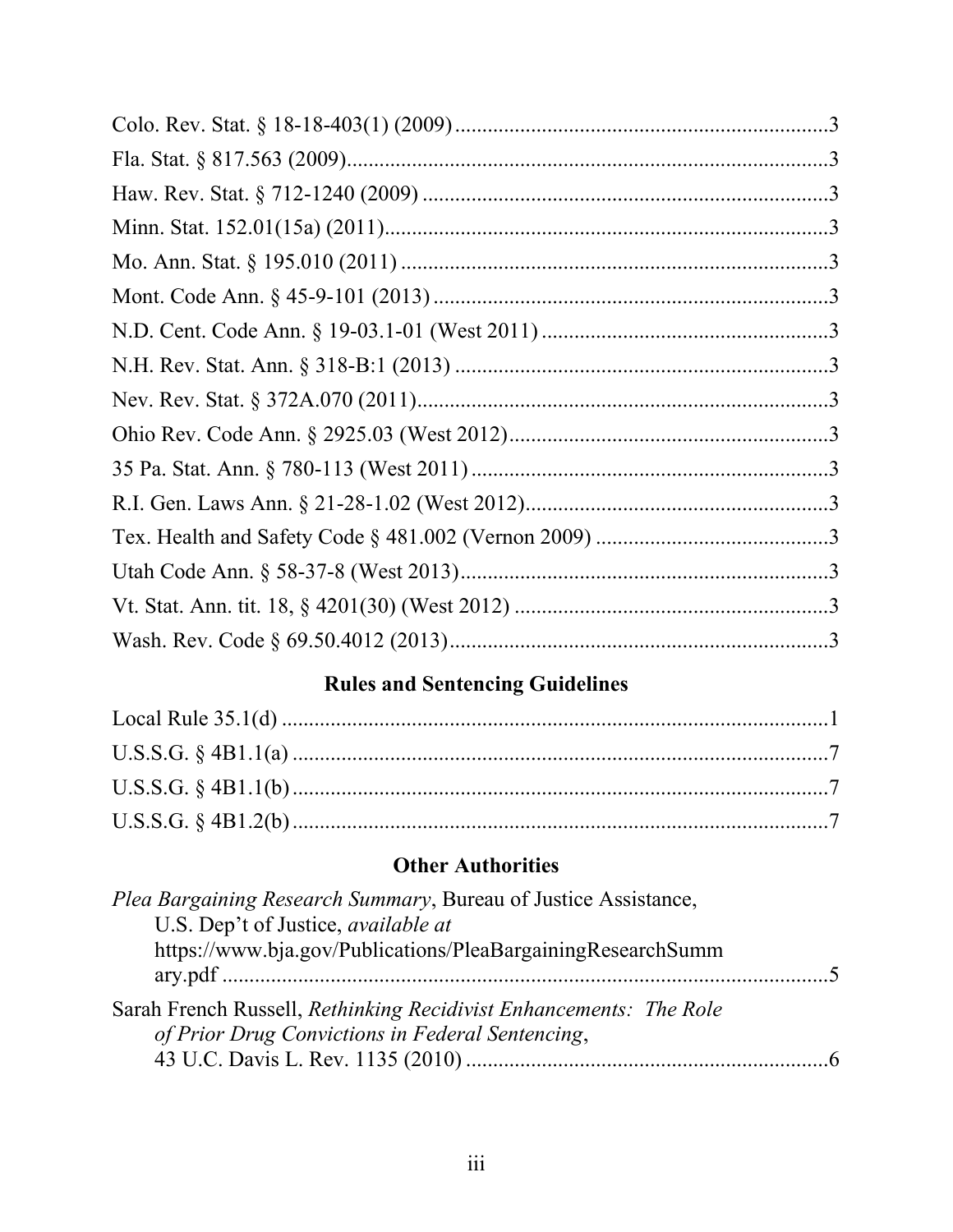#### **CORPORATE DISCLOSURE STATEMENT**

<span id="page-4-0"></span>Pursuant to Federal Rule of Appellate Procedure 26.1, *amici curiae* hereby certify as follows:

Immigrant Defense Project's parent corporation is the Fund for the City of New York (FCNY), a nonprofit corporation that does not issue stock.

The Bronx Defenders does not have a parent corporation. It is a nonprofit corporation that does not issue stock.

Brooklyn Defender Services does not have a parent corporation. It is a nonprofit corporation that does not issue stock.

The Legal Aid Society does not have a parent corporation. It is a nonprofit corporation that does not issue stock.

Neighborhood Defender Services of Harlem does not have a parent corporation. It is a nonprofit corporation that does not issue stock.

New York County Defender Services does not have a parent corporation. It is a nonprofit corporation that does not issue stock.

Queens Law Associates does not have a parent corporation. It is a nonprofit corporation that does not issue stock.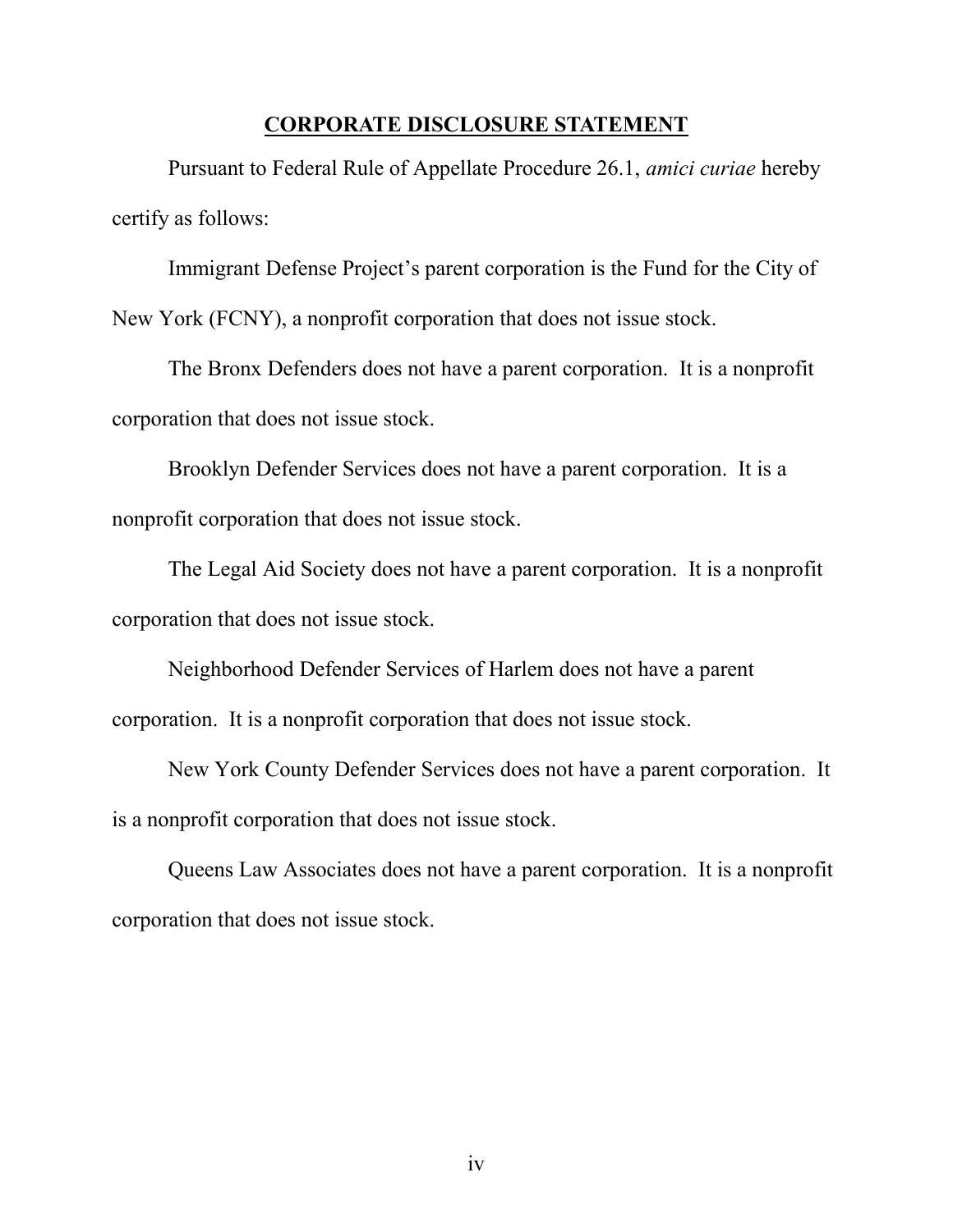#### <span id="page-5-0"></span>**STATEMENT OF IDENTITY OF AMICI CURIAE, INTEREST IN CASE, AND SOURCE OF AUTHORITY TO FILE**

*Amici* are the six institutional public defender offices that represent indigent criminal defendants in New York City, as well as the Immigrant Defense Project ("IDP"), a New York-based nonprofit legal resource and training center dedicated to promoting fundamental fairness for immigrants accused of or convicted of crimes. Collectively, *amici* represent or advise more than 320,000 criminal defendants each year, of whom a significant percentage are non-citizens. Each of the public defender *amici* employs in-house immigration attorneys who advise non-citizen clients on the immigration consequences of any contemplated plea bargain, and *amicus* IDP provides similar advice to criminal defense counsel and immigrants throughout the states in this Circuit. *Amici* therefore have a keen interest in the proper and predictable classification of state offenses under immigration law. *Amici* submit this brief to explain why, from the immigrant defense community's perspective, the panel's dismissal of Mr. Pascual's petition for review is likely to have broad and unwarranted negative implications for numerous other immigrants.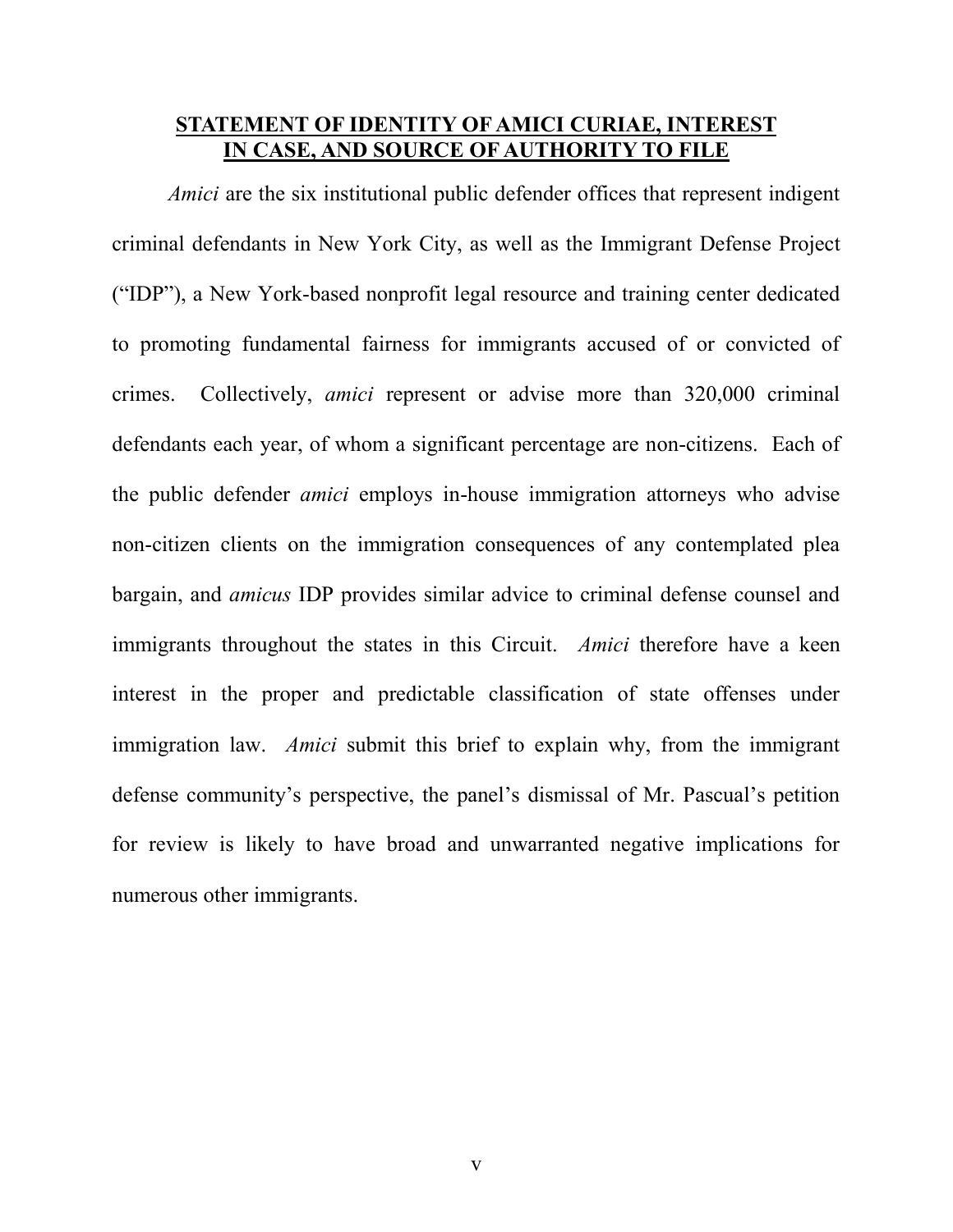#### **PRELIMINARY STATEMENT**

<span id="page-6-0"></span>*Amici curiae* respectfully urge this Court to grant Mr. Pascual's petition for rehearing en banc, following a substantively amended panel opinion, under Local Rule 35.1(d). The panel's new ruling—which conflicts with *United States v. Delvecchio*, 816 F.2d 859 (2d Cir. 1987), and *United States v. Manley*, 632 F.2d 978 (2d Cir. 1980)—fails to alleviate the serious legal and policy concerns that *Amici* raised in response to the original opinion. Rehearing en banc should be granted to avoid these severe and unwarranted consequences for lawful immigrants.

#### **ARGUMENT**

#### <span id="page-6-2"></span><span id="page-6-1"></span>**I. The Second Panel Decision Conflicts with This Circuit's Binding Precedents.**

The panel's amended opinion is in direct conflict with this Court's precedents. A state drug conviction is not *categorically* an aggravated felony unless even "the least of th[e] acts criminalized" under the state law are also punished as a felony under the Controlled Substances Act (CSA), 21 U.S.C. § 801, *et seq*. *Moncrieffe v. Holder*, 133 S. Ct. 1678, 1684 (2013) (citations and internal quotation marks omitted). The panel erred in concluding that the least of all *bona* 

 $\overline{a}$ 

<sup>1</sup> No party's counsel authored this brief in whole or in part, and no party, party's counsel, nor any person other than *Amici* or their counsel contributed money intended to fund the preparation or submission of this brief.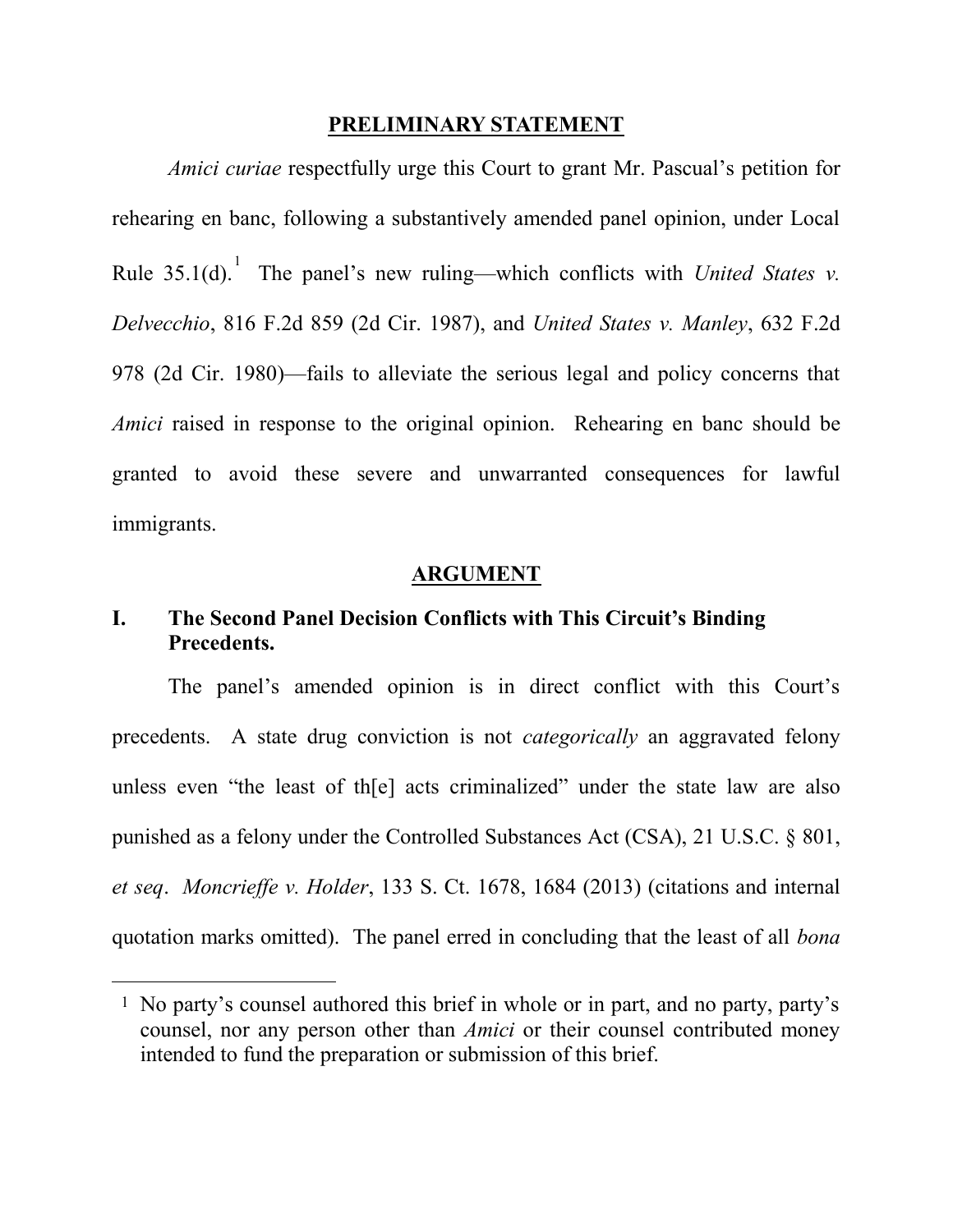*fide* "offers" to sell drugs are also "attempts" to sell. New York's offer-to-sell violation is complete once a defendant proposes a sale of drugs with both the intent and the ability to complete the sale. But it is black letter law in this Circuit that *an attempt requires more* than intent and ability; the government must *also* prove that the defendant took a "substantial step" toward completion of the sale. *Manley*, 632 F.2d at 987–88 (requiring an "overt act adapted to, approximating, and which in the ordinary and likely course of things will result in, the commission of the particular crime" (internal quotation marks and citation omitted)).

This Court, in *Delvecchio*, applied the substantial step requirement to reverse a conviction for attempted possession of drugs with intent to distribute where defendants had sought out a known drug supplier and agreed to buy heroin (*i.e.*, an offer *and* an acceptance). 816 F.2d at 862. The Court held that, without more, the government "failed to establish . . . that appellants performed any overt act to carry out the agreed upon purchase." *Id*. (citing *Manley*, 632 F.2d at 988). If the panel's amended decision holds, the defendants in *Delvecchio* would have been lawfully convicted—not just of attempted possession of heroin with intent to distribute but of attempting to distribute (sell) that heroin. The conflict is real.

Moreover, "[w]hether conduct represents a substantial step towards the fulfillment of a criminal design"—*i.e*., whether an offer matures into an attempt— "is a determination so dependent on the particular factual context of each case that,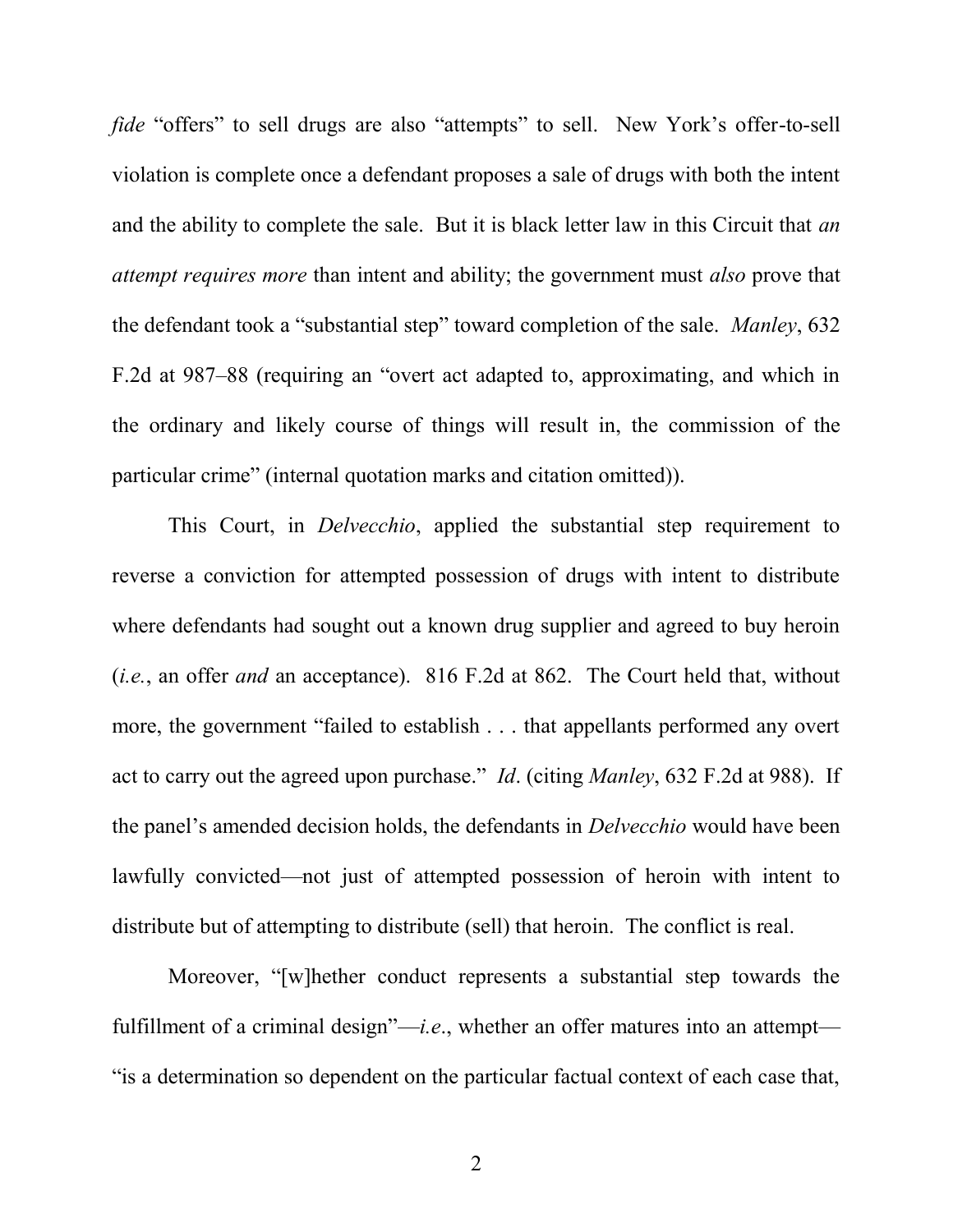of necessity, there can be no litmus test to guide the reviewing courts." *Id.* (quoting *Manley*, 632 F.2d at 988). And that dooms the panel's holding because, as noted, the categorical approach applies only if "offers" count as substantial steps toward a sale in *every* case. The fact that another circuit takes a different approach is no reason to tolerate an *intra*-circuit conflict. *See Pascual v. Holder*, 723 F.3d 156, 159 (2d Cir. 2013) (citing *United States v. Evans*, 699 F.3d 858, 868 (6th Cir. 2012)).

## <span id="page-8-0"></span>**II. Treating Mere "Offers" to Sell as Aggravated Felonies Would Foreclose Discretionary Relief For Thousands of Immigrants.**

 $\overline{a}$ 

The panel's erroneous amended ruling would turn thousands of non-citizens into aggravated felons, making them ineligible for discretionary relief from removal. *See Amici* Brief in Support of Original Petition, Dkt. 128 (May 6, 2013), at 8–10. This is because drug sale statutes in nearly 20 States, unlike the federal statute, reach broadly to criminalize making an "offer" to sell, and hundreds or even thousands each year are convicted under those statutes in New York alone.<sup>2</sup>

[Footnote continued on next page]

<sup>2</sup> *See* Ariz. Rev. Stat. § 13-3405 (2010); Cal. Health & Safety Code § 11352(a) (2011); Colo. Rev. Stat. § 18-18-403(1) (2009); Fla. Stat. § 817.563 (2009); Haw. Rev. Stat. § 712-1240 (2009); Minn. Stat. 152.01(15a) (2011); Mont. Code Ann. § 45-9-101 (2013); Mo. Ann. Stat. § 195.010 (2011); Nev. Rev. Stat. § 372A.070 (2011); N.H. Rev. Stat. Ann. § 318-B:1 (2013); N.D. Cent. Code Ann. § 19-03.1-01 (West 2011); Ohio Rev. Code Ann. § 2925.03 (West 2012); 35 Pa. Stat. Ann. § 780-113 (West 2011); R.I. Gen. Laws Ann. § 21-28-1.02 (West 2012); Tex. Health and Safety Code § 481.002 (Vernon 2009); Utah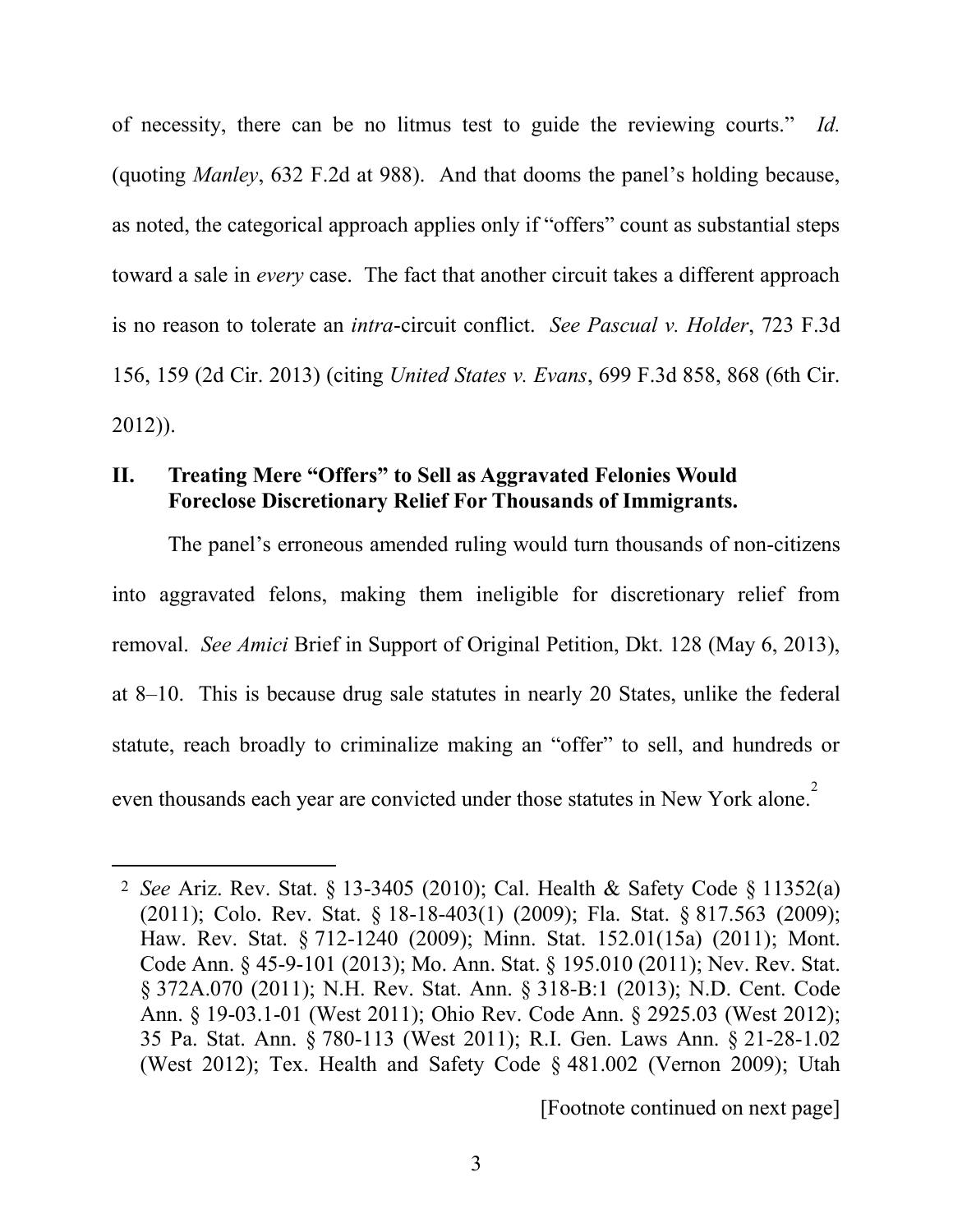The panel downplays that concern, speculating that "non-citizens who sell drugs in the United States (or make bona fide offers to sell drugs) are unlikely to be strong candidates for discretionary relief." *Pascual*, 723 F.3d at 159. Why that would be so (and what percentage of immigrants are excluded by the word "unlikely") the panel does not say. *Amici* know from experience, though, that many immigrants have been prosecuted successfully for low-level drug offenses after building up a long and stable presence in this country. A good example is a case recently decided by this Court under *Pascual*, where an "offer-to-sell" issue was squarely presented under New York law. That petitioner was such a strong candidate for discretionary relief that the judge would have granted it in "15 seconds" had the offense not been classified as an aggravated felony. Certified Administrative Record in *Andrews v. Holder*, 534 Fed. App'x 32 (2013), at 415.3 *Pascual* will almost certainly foreclose opportunities for many more similarly situated immigrants to avoid removal.

 $\overline{a}$ 

<sup>[</sup>Footnote continued from previous page]

Code Ann. § 58-37-8 (West 2013); Vt. Stat. Ann. tit. 18, § 4201(30) (West 2012); Wash. Rev. Code § 69.50.4012 (2013). *Amici*'s earlier brief explained the significant number convicted of such offenses in New York alone, a point Respondent does not contest. *See Amici* Brief at 8–9.

<sup>3</sup> Counsel for *Amici* also represented Petitioner Andrews in that proceeding, in which another panel of this Court ultimately dismissed a petition for review based on the ruling in *Pascual*.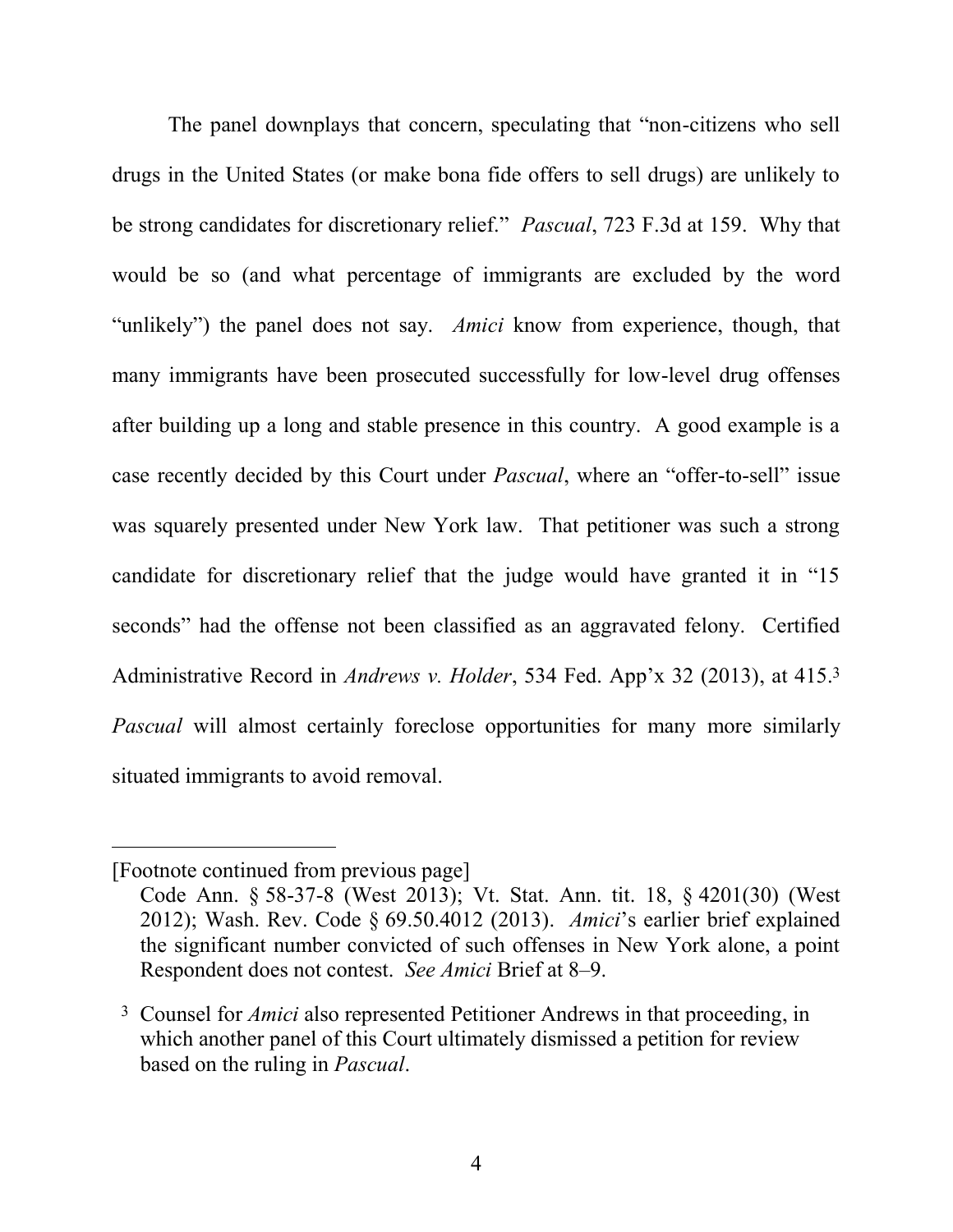#### <span id="page-10-0"></span>**III.** *Pascual* **Would Discourage Immigrants From Entering Guilty Pleas, Thus Placing a Substantial Burden on State Courts.**

The panel's amended ruling would create a grave potential burden on state courts where immigrant defendants will be encouraged to go to trial in all drug "sale" cases (including those involving mere offers to sell), for fear of automatic removal if they plead guilty. *Amici* Brief at 10–12. "Preserving the . . . right to remain in the United States may be more important to the [immigrant] than any potential jail sentence," *INS v. St. Cyr*, 533 U.S. 289, 322–23 (2001) (internal quotation marks and citation omitted), and "'preserving the possibility' of discretionary relief from deportation" is "'one of the principal benefits sought by defendants deciding whether to accept a plea offer or instead to proceed to trial,'" *Padilla v. Kentucky*, 130 S. Ct. 1473, 1483 (2010) (quoting *St. Cyr*, 533 U.S. at 323). Plea bargaining is crucial for the efficiency of the courts, *see Santobello v. New York*, 404 U.S. 257, 260 (1971), and accounts for 90 to 95 percent of state and federal convictions, *see Plea Bargaining Research Summary*, Bureau of Justice Assistance, U.S. Dep't of Justice, *available at* https://www.bja.gov/Publications/PleaBargainingResearchSummary.pdf.

The panel's response to this concern rests on a false choice: it asserts that any burden on the state courts would be "offset" by "efficiencies inherent in a categorical approach." *Pascual*, 723 F.3d at 159. But there is no offset. *Amici* and Mr. Pascual *support* the categorical approach. Because the charging documents in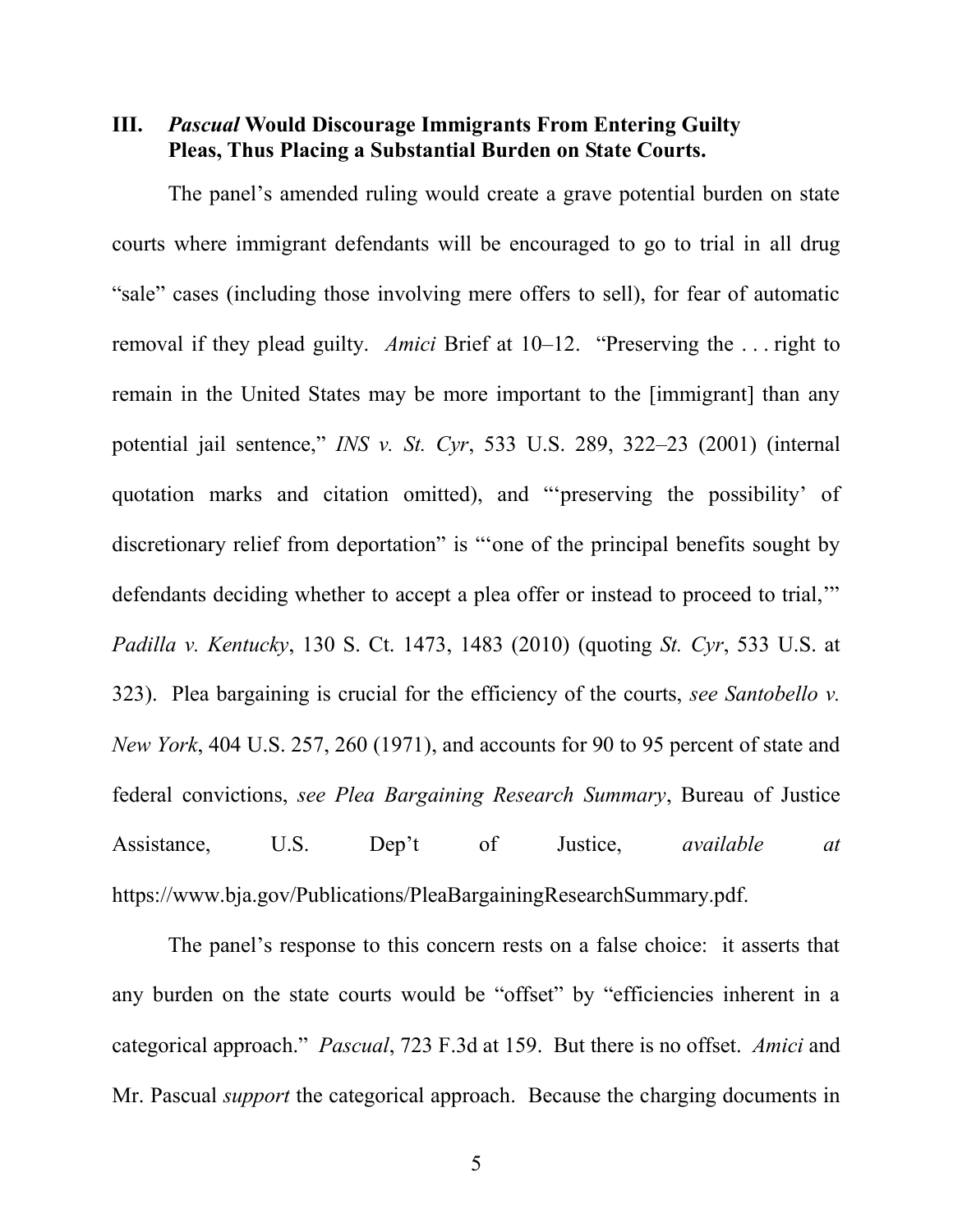this case followed the routine in New York by alleging a sale (the statute's operative word), and because "to sell" is defined broadly to include conduct (offers) not criminal under the federal law, a correct ruling creates no inefficiencies. The panel's incorrect ruling, however, threatens to significantly reduce the number of guilty pleas at a time of limited criminal justice resources.

#### <span id="page-11-0"></span>**IV.** *Pascual* **Likely Would Dramatically Increase the Sentences of Many Federal Defendants Contrary to Current Law.**

Finally, the panel's amended ruling would have a significant impact if applied to federal sentencing, where the statutory and guidelines provisions are largely the same.<sup>4</sup> *Amici* Brief at 12–15. For example, classifying "offers" as aggravated felonies would substantially enhance the sentence exposure of those charged with illegal reentry after removal.5 Deeming offers to be attempts also would double the mandatory minimum for offerors who could then be categorically deemed convicted of a prior "felony drug offense," *see* 21 U.S.C. §§ 841(b)(1)(A), (B) & 851, with mandatory life imprisonment for those with two

 $\overline{a}$ 

<sup>4</sup> Before *Pascual*, defendants convicted under "offer" statutes were able to avoid these enhancements in many cases. *Cf.* Sarah French Russell, *Rethinking Recidivist Enhancements: The Role of Prior Drug Convictions in Federal Sentencing*, 43 U.C. Davis L. Rev. 1135, 1190 & n.279 (2010).

<sup>5</sup> A prior "aggravated felony" conviction increases the maximum sentence for illegal reentry by a factor of ten. *See* 8 U.S.C.§§ 1326(a) & (b)(2) (two-year maximum for illegal reentry increases to twenty for aliens previously convicted of an aggravated felony).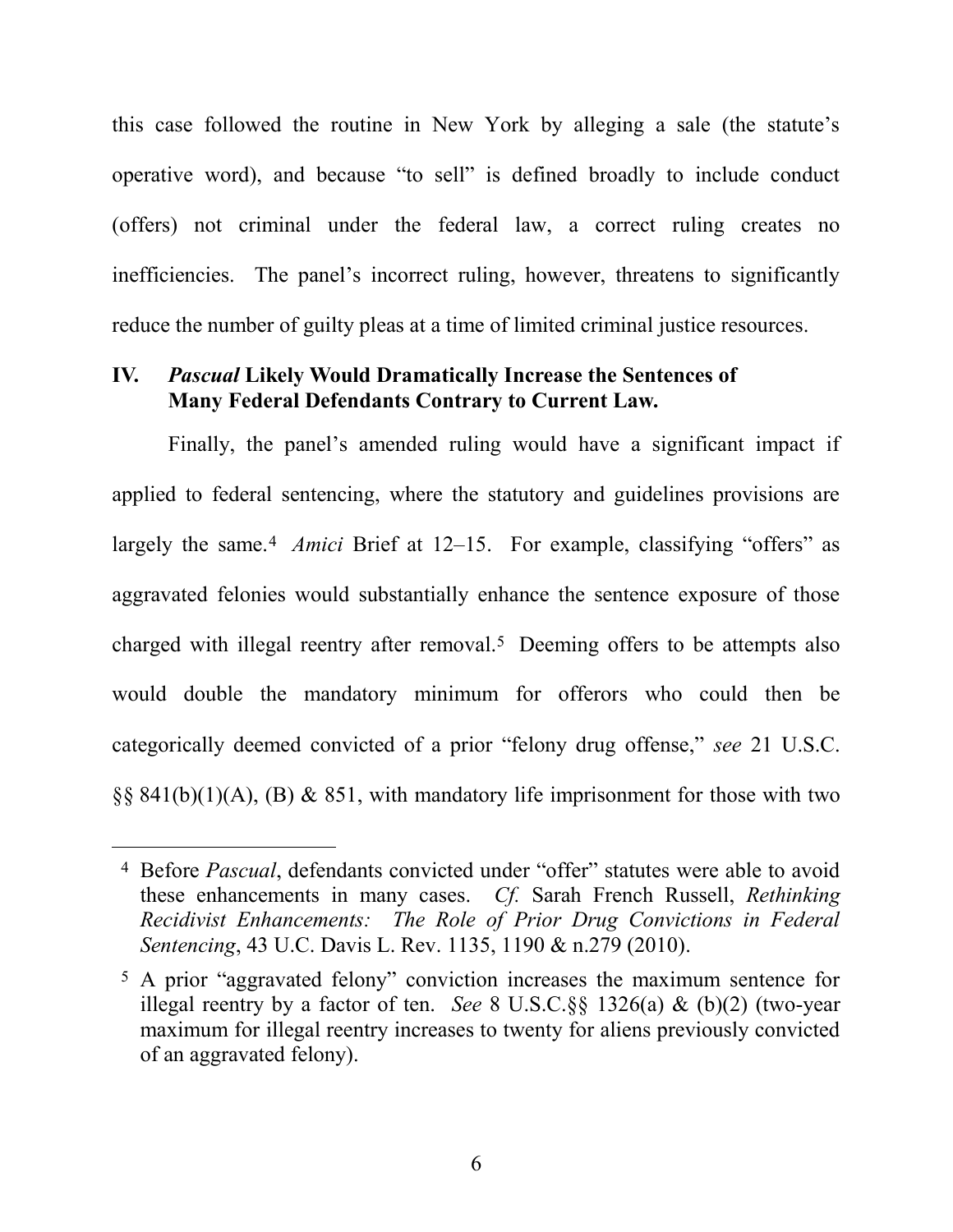such prior offenses, *see id.* § 841(b)(1)(A).6 Finally, *Pascual* would designate a greater number of defendants as "career offenders," who become subject to high minimum offense levels. *See* U.S.S.G. § 4B1.1(b). 7

The panel failed to explain its statement that these serious consequences are "not unintended." *Pascual*, 723 F.3d at 159. It is far from obvious that Congress would have intended mere "offers" to have such a profound effect on sentencing. The Supreme Court has not seen it that way, repeatedly rejecting the government's efforts to turn "low-level drug offense[s]" into aggravated felonies. *See Moncrieffe*, 133 S. Ct. at 1693 (chastising the government for repeatedly characterizing "low-level drug offense[s]" as "aggravated felon[ies]" in defiance of the "commonsense conception"). Congress intended sentencing implications for *genuine* aggravated felonies, not crimes wrongly designated as such.

l

<sup>6</sup> A "felony drug offense" is an "offense that is punishable by imprisonment for more than one year under any law of the United States that prohibits or restricts conduct relating to narcotic drugs, marihuana, anabolic steroids, or depressant or stimulant substances," 21 U.S.C. § 802, and the panel held that an "offer" to sell drugs under New York law necessarily constitutes a felony under the CSA, *Pascual*, 723 F.3d at 158.

<sup>7</sup> A "career offender" includes anyone with two or more "prior felony convictions of . . . a controlled substance offense," U.S.S.G. §§ 4B1.1(a), the definition of which includes state offenses much like those classified as "aggravated felonies," *see id.* § 4B1.2(b) & n.1.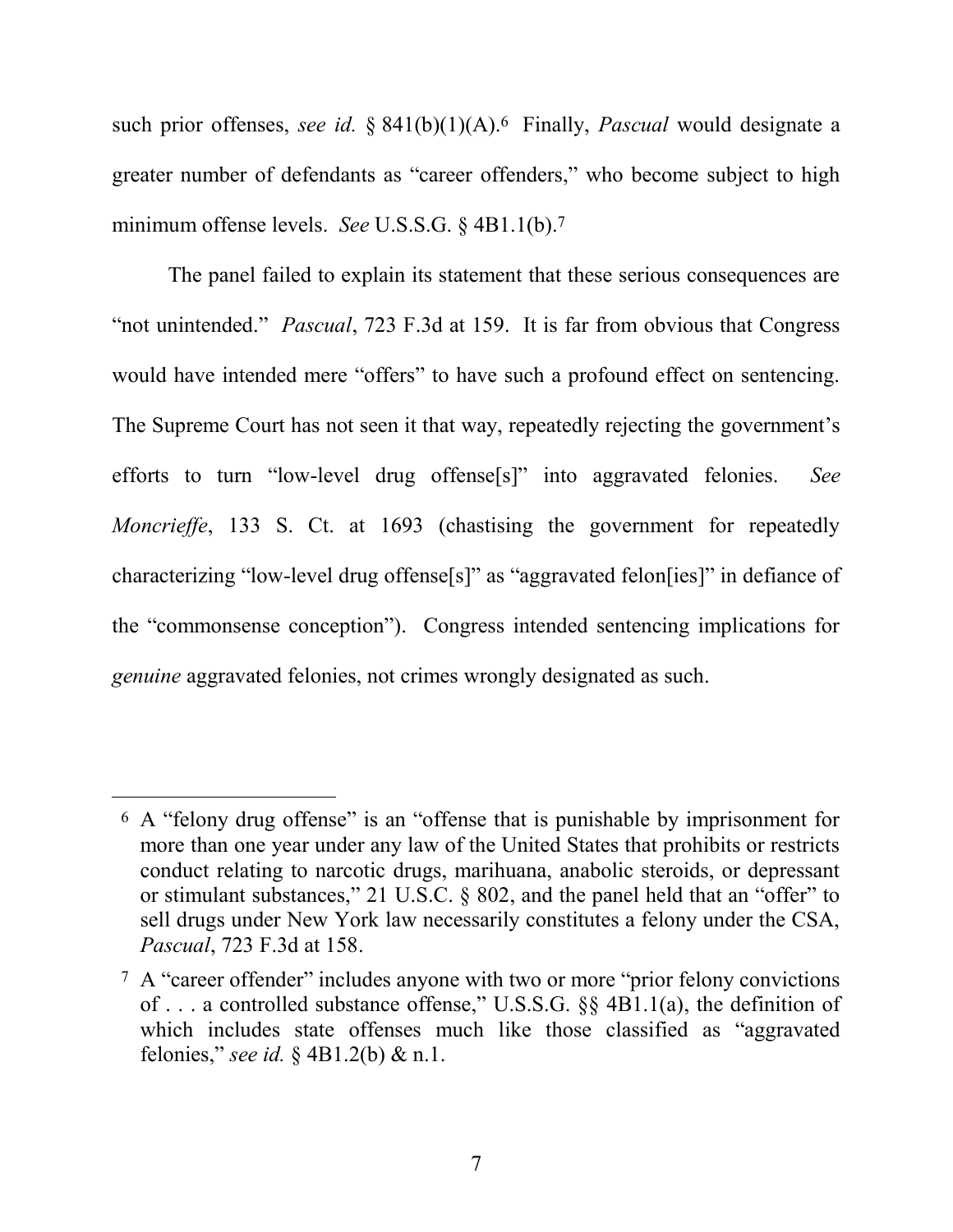#### **CONCLUSION**

<span id="page-13-0"></span>*Amici* respectfully request that this Court grant the petition for rehearing en

banc, vacate the order of dismissal, and set the case for briefing on the merits.

Dated: April 7, 2014

David Debold William Han GIBSON, DUNN & CRUTCHER LLP 1050 Connecticut Avenue, N.W. Washington, D.C. 20036 Telephone: (202) 955-8500 Facsimile: (202) 467-0539 ddebold@gibsondunn.com whan@gibsondunn.com

Manuel D. Vargas Isaac Wheeler IMMIGRANT DEFENSE PROJECT 28 West 39<sup>th</sup> Street, Suite 501 New York, NY 10018 Telephone: (212) 725-6485 mvargas@immigrantdefenseproject.org iwheeler@immigrantdefenseproject.org

*Attorneys for Amici Curiae*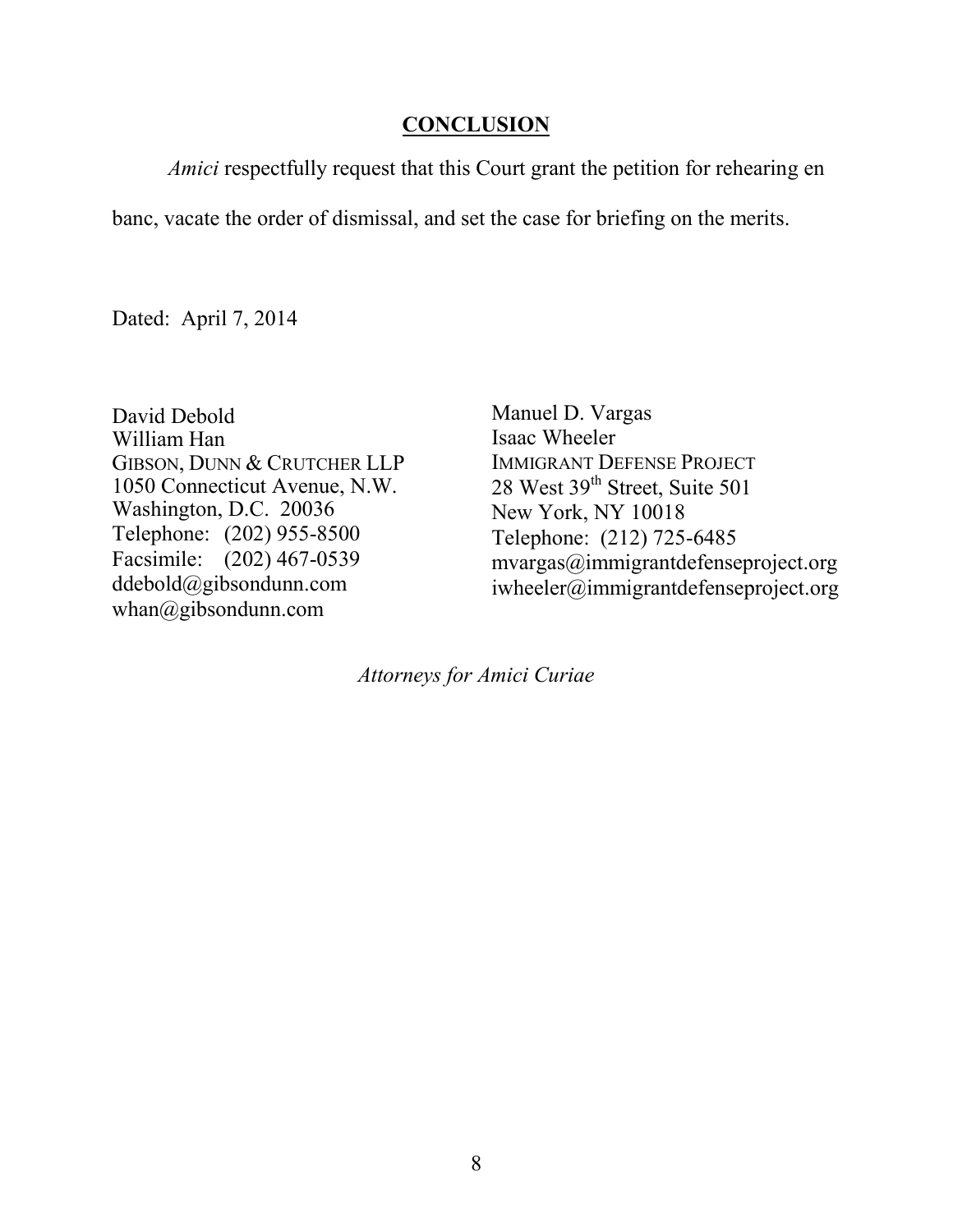#### **CERTIFICATE OF COMPLIANCE WITH RULE 32(a)**

<span id="page-14-0"></span>This brief complies with the typeface requirements of Fed. R. App. P. Rule 32(a)(5) and the type style requirements of Fed. R. App. P. Rule 32(a)(6) because it has been prepared in a proportionally spaced typeface using Times New Roman in 14-point font and the Court has granted leave to file a proposed brief of this length.

Dated: April 7, 2014

On the

David Debold